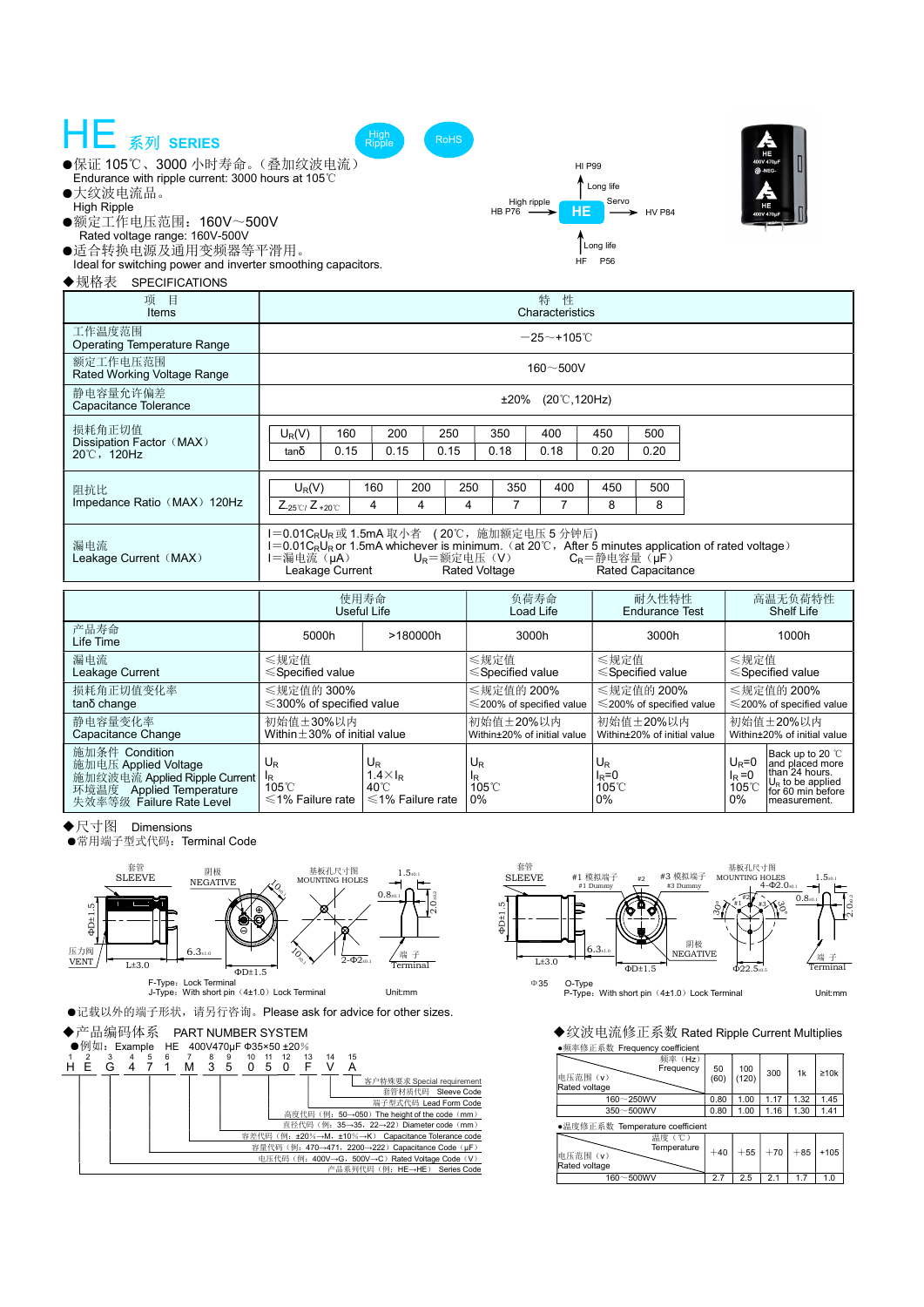## HE 系列 SERIES

## ◆产品一览表 Standard Ratings

| <b>WV<sub>DC</sub></b><br>(Surge<br>Voltage)<br>(V) | Cap<br>$(\mu F)$ | Size<br>$D\times L$<br>(mm) | tanδ<br>20°C120Hz | Ripple<br>Current<br>105°C120Hz<br>(Arms) | Catalog Part Number           | <b>WV<sub>DC</sub></b><br>(Surge<br>Voltage)<br>(V) | Cap<br>$(\mu F)$ | Size<br>$D \times L$<br>(mm) | tanδ<br>20°C120Hz | Ripple<br>Current<br>105°C120Hz<br>(Arms) | Catalog Part Number           |
|-----------------------------------------------------|------------------|-----------------------------|-------------------|-------------------------------------------|-------------------------------|-----------------------------------------------------|------------------|------------------------------|-------------------|-------------------------------------------|-------------------------------|
|                                                     | 330              | $22\times 25$               | 0.15              | 1.70                                      | HEN331M22025□VA               |                                                     | 560              | $25\times 45$                | 0.15              | 2.05                                      | HEJ561M25045□VA               |
|                                                     | 390              | $25\times25$                | 0.15              | 1.80                                      | HEN391M25025□VA               |                                                     | 560              | $30 \times 35$               | 0.15              | 2.05                                      | HEJ561M30035□VA               |
|                                                     | 470              | $22\times35$                | 0.15              | 2.00                                      | HEN471M22035□VA               |                                                     | 560              | $35\times30$                 | 0.15              | 2.05                                      | HEJ561M35030 OVA              |
|                                                     | 560              | $22\times35$                | 0.15              | 2.50                                      | HEN561M22035□VA               |                                                     | 680              | $25\times50$                 | 0.15              | 2.40                                      | HEJ681M25050 OVA              |
|                                                     | 560              | $25\times30$                | 0.15              | 2.40                                      | HEN561M25030□VA               | 250                                                 | 680              | $30\times40$                 | 0.15              | 2.40                                      | HEJ681M30040□VA               |
|                                                     | 560              | $30\times25$                | 0.15              | 2.30                                      | HEN561M30025□VA               | (300)                                               | 820              | $30\times45$                 | 0.15              | 2.70                                      | HEJ821M30045□VA               |
|                                                     | 680              | $22\times 40$               | 0.15              | 2.80                                      | HEN681M22040□VA               |                                                     | 820              | $30\times50$                 | 0.15              | 2.70                                      | HEJ821M30050□VA               |
| 160<br>(200)                                        | 680              | $25\times35$                | 0.15              | 2.70                                      | HEN681M25035□VA               |                                                     | 1000             | $30\times50$                 | 0.15              | 3.10                                      | HEJ102M30050 OVA              |
|                                                     | 820              | $22\times50$                | 0.15              | 3.00                                      | HEN821M22050□VA               |                                                     | 1000             | $35\times40$                 | 0.15              | 3.10                                      | HEJ102M35040□VA               |
|                                                     | 820              | $25\times 40$               | 0.15              | 2.90                                      | HEN821M25040□VA               |                                                     | 1200             | $35\times 45$                | 0.15              | 3.50                                      | HEJ122M35045□VA               |
|                                                     | 820              | $30\times30$                | 0.15              | 3.10                                      | HEN821M30030 <sup>O</sup> VA  |                                                     | 1500             | $35\times50$                 | 0.15              | 4.00                                      | HEJ152M35050□VA               |
|                                                     | 820              | $35\times25$                | 0.15              | 3.00                                      | HEN821M35025□VA               |                                                     | 68               | $22\times 25$                | 0.18              | 0.90                                      | HEH680M22025□VA               |
|                                                     | 1000             | $25\times 45$               | 0.15              | 3.50                                      | HEN102M25045□VA               |                                                     | 100              | $22\times30$                 | 0.18              | 1.07                                      | HEH101M22030 <sup>O</sup> VA  |
|                                                     | 1000             | $30\times35$                | 0.15              | 3.60                                      | HEN102M30035 <sup>O</sup> VA  |                                                     | 100              | $25\times25$                 | 0.18              | 1.07                                      | HEH101M25025□VA               |
|                                                     | 1000             | $35\times30$                | 0.15              | 3.50                                      | HEN102M35030□VA               |                                                     | 120              | $22\times35$                 | 0.18              | 1.10                                      | HEH121M22035□VA               |
|                                                     | 1200             | $25\times50$                | 0.15              | 4.00                                      | HEN122M25050□VA               |                                                     | 150              | $22\times 40$                | 0.18              | 1.18                                      | HEH151M22040□VA               |
|                                                     | 1200             | $30\times40$                | 0.15              | 4.00                                      | HEN122M30040□VA               |                                                     | 150              | $25\times30$                 | 0.18              | 1.22                                      | HEH151M25030 <sup>O</sup> VA  |
|                                                     | 1200             | $35\times35$                | 0.15              | 4.00                                      | HEN122M35035□VA               |                                                     | 150              | $30\times25$                 | 0.18              | 1.22                                      | HEH151M30025□VA               |
|                                                     | 1500             | $30\times 45$               | 0.15              | 4.60                                      | HEN152M30045□VA               |                                                     | 180              | $22\times 45$                | 0.18              | 1.31                                      | HEH181M22045□VA               |
|                                                     | 1500             | $35\times40$                | 0.15              | 4.50                                      | HEN152M35040□VA               |                                                     | 180              | $25\times35$                 | 0.18              | 1.31                                      | HEH181M25035 <sup>OVA</sup>   |
|                                                     | 1800             | $35\times 45$               | 0.15              | 4.60                                      | HEN182M35045□VA               |                                                     | 180              | $30\times30$                 | 0.18              | 1.32                                      | HEH181M30030 <sup>O</sup> VA  |
|                                                     | 2200             | $35\times40$                | 0.15              | 6.10                                      | HEN222M35040□VA               | 350                                                 | 220              | $22\times50$                 | 0.18              | 1.36                                      | HEH221M22050□VA               |
|                                                     | 220              | $22\times 25$               | 0.15              | 1.30                                      | HEL221M22025 <sup>UVA</sup>   | (400)                                               | 220              | $25\times 40$                | 0.18              | 1.40                                      | HEH221M25040□VA               |
|                                                     | 270              | $22\times 25$               | 0.15              | 1.37                                      | HEL271M22025 <sup>[1</sup> VA |                                                     | 220              | $35\times25$                 | 0.18              | 1.40                                      | HEH221M35025□VA               |
|                                                     | 330              | $22\times30$                | 0.15              | 1.60                                      | HEL331M22030 UVA              |                                                     | 270              | $25\times50$                 | 0.18              | 1.46                                      | HEH271M25050□VA               |
|                                                     | 330              | $25\times25$                | 0.15              | 1.60                                      | HEL331M25025□VA               |                                                     | 270              | $30\times35$                 | 0.18              | 1.51                                      | HEH271M30035□VA               |
|                                                     | 390              | $22\times30$                | 0.15              | 1.65                                      | HEL391M22030 VA               |                                                     | 270              | $35\times30$                 | 0.18              | 1.46                                      | HEH271M35030□VA               |
|                                                     | 470              | $22\times35$                | 0.15              | 1.75                                      | HEL471M22035□VA               |                                                     | 330              | $30\times 45$                | 0.18              | 1.65                                      | HEH331M30045□VA               |
|                                                     | 470              | $25\times30$                | 0.15              | 1.75                                      | HEL471M25030 VA               |                                                     | 330              | $35\times35$                 | 0.18              | 1.65                                      | HEH331M35035□VA               |
|                                                     | 470              | $30\times25$                | 0.15              | 1.80                                      | HEL471M30025 <sup>1</sup> VA  |                                                     | 390              | $30\times50$                 | 0.18              | 1.78                                      | HEH391M30050□VA               |
|                                                     | 560              | $22\times 45$               | 0.15              | 1.85                                      | HEL561M22045 <sup>UVA</sup>   |                                                     | 390              | $35\times40$                 | 0.18              | 1.78                                      | HEH391M35040□VA               |
|                                                     | 560              | $25\times35$                | 0.15              | 1.85                                      | HEL561M25035 <sup>UVA</sup>   |                                                     | 470              | $35\times 45$                | 0.18              | 1.89                                      | HEH471M35045□VA               |
|                                                     | 680              | $22\times50$                | 0.15              | 1.88                                      | HEL681M22050 VA               |                                                     | 560              | $35\times50$                 | 0.18              | 2.09                                      | HEH561M35050□VA               |
| 200                                                 | 680              | $25\times 40$               | 0.15              | 2.12                                      | HEL681M25040□VA               |                                                     | 68               | $22\times 25$                | 0.18              | 0.68                                      | HEG680M22025 <sup>[]</sup> VA |
| (250)                                               | 680              | $30\times30$                | 0.15              | 2.12                                      | HEL681M30030 <sup>O</sup> VA  |                                                     | 82               | $22\times30$                 | 0.18              | 0.77                                      | HEG820M22030 UVA              |
|                                                     | 680              | $35\times25$                | 0.15              | 2.40                                      | HEL681M35025 <sup>1</sup> VA  |                                                     | 82               | $25\times 25$                | 0.18              | 0.76                                      | HEG820M25025□VA               |
|                                                     | 820              | $25\times 45$               | 0.15              | 2.40                                      | HEL821M25045 <sup>UVA</sup>   |                                                     | 100              | $22\times35$                 | 0.18              | 0.85                                      | HEG101M22035 <sup>[1</sup> VA |
|                                                     | 820              | $30\times35$                | 0.15              | 2.40                                      | HEL821M30035 <sup>1</sup> VA  |                                                     | 100              | $25\times 25$                | 0.18              | 0.85                                      | HEG101M25025□VA               |
|                                                     | 820              | $35\times30$                | 0.15              | 2.60                                      | HEL821M35030 VA               |                                                     | 120              | $22\times35$                 | 0.18              | 0.91                                      | HEG121M22035 <sup>[1</sup> VA |
|                                                     | 1000             | $30\times40$                | 0.15              | 2.60                                      | HEL102M30040 <sup>O</sup> VA  |                                                     | 120              | $25\times30$                 | 0.18              | 0.91                                      | HEG121M25030 <sup>O</sup> VA  |
|                                                     | 1000             | $35\times35$                | 0.15              | 2.60                                      | HEL102M35035 <sup>U</sup> VA  |                                                     | 120              | $30\times25$                 | 0.18              | 0.91                                      | HEG121M30025 <sup>[]</sup> VA |
|                                                     | 1200             | $30\times 45$               | 0.15              | 2.95                                      | HEL122M30045 <sup>U</sup> VA  |                                                     | 150              | $22\times 40$                | 0.18              | 1.05                                      | HEG151M22040□VA               |
|                                                     | 1200             | $35\times40$                | 0.15              | 2.95                                      | HEL122M35040□VA               |                                                     | 150              | $25\times35$                 | 0.18              | 1.05                                      | HEG151M25035□VA               |
|                                                     | 1500             | $35\times40$                | 0.15              | 3.65                                      | HEL152M35040□VA               |                                                     | 150              | $30\times25$                 | 0.18              | 1.05                                      | HEG151M30025□VA               |
|                                                     | 1800             | $35\times 45$               | 0.15              | 4.20                                      | HEL182M35045□VA               | 400                                                 | 180              | $22\times50$                 | 0.18              | 1.20                                      | HEG181M22050□VA               |
|                                                     | 2200             | $35\times50$                | 0.15              | 4.70                                      | HEL222M35050 OVA              | (450)                                               | 180              | $25\times 40$                | 0.18              | 1.20                                      | HEG181M25040□VA               |
|                                                     | 180              | $22\times 25$               | 0.15              | 1.20                                      | HEJ181M22025□VA               |                                                     | 180              | $30\times30$                 | 0.18              | 1.20                                      | HEG181M30030 <sup>O</sup> VA  |
|                                                     | 220              | $22\times30$                | 0.15              | 1.40                                      | HEJ221M22030 UVA              |                                                     | 180              | $35\times25$                 | 0.18              | 1.20                                      | HEG181M35025□VA               |
|                                                     | 220              | $25\times25$                | 0.15              | 1.40                                      | HEJ221M25025□VA               |                                                     | 220              | $25\times 45$                | 0.18              | 1.40                                      | HEG221M25045□VA               |
|                                                     | 270              | $22\times35$                | 0.15              | 1.45                                      | HEJ271M22035□VA               |                                                     | 220              | $30\times35$                 | 0.18              | 1.40                                      | HEG221M30035 <sup>1</sup> VA  |
|                                                     | 330              | $22\times 40$               | 0.15              | 1.50                                      | HEJ331M22040□VA               |                                                     | 220              | $35\times30$                 | 0.18              | 1.40                                      | HEG221M35030 <sup>O</sup> VA  |
| 250                                                 | 330              | $25\times30$                | 0.15              | 1.65                                      | HEJ331M25030 UVA              |                                                     | 270              | $25\times50$                 | 0.18              | 1.55                                      | HEG271M25050 <sup>[]</sup> VA |
| (300)                                               | 330              | $30\times25$                | 0.15              | 1.55                                      | HEJ331M30025□VA               |                                                     | 270              | $30\times40$                 | 0.18              | 1.55                                      | HEG271M30040□VA               |
|                                                     | 390              | $22\times 45$               | 0.15              | 1.60                                      | HEJ391M22045□VA               |                                                     | 270              | $35\times30$                 | 0.18              | 1.55                                      | HEG271M35030 <sup>O</sup> VA  |
|                                                     | 390              | $25\times35$                | 0.15              | 1.65                                      | HEJ391M25035□VA               |                                                     | 330              | $30\times 45$                | 0.18              | 1.80                                      | HEG331M30045□VA               |
|                                                     | 470              | $22\times50$                | 0.15              | 1.85                                      | HEJ471M22050□VA               |                                                     | 330              | $35\times35$                 | 0.18              | 1.80                                      | HEG331M35035□VA               |
|                                                     | 470              | $30\times30$                | 0.15              | 1.85                                      | HEJ471M30030 UVA              |                                                     | 390              | $30\times50$                 | 0.18              | 2.00                                      | HEG391M30050 <sup>O</sup> VA  |
|                                                     | 470              | $35\times25$                | 0.15              | 1.85                                      | HEJ471M35025□VA               |                                                     | 390              | $35\times40$                 | 0.18              | 2.00                                      | HEG391M35040□VA               |

\*产品编码中□内为产品端子引出型式代码 \*□Enter the appropriate terminal code